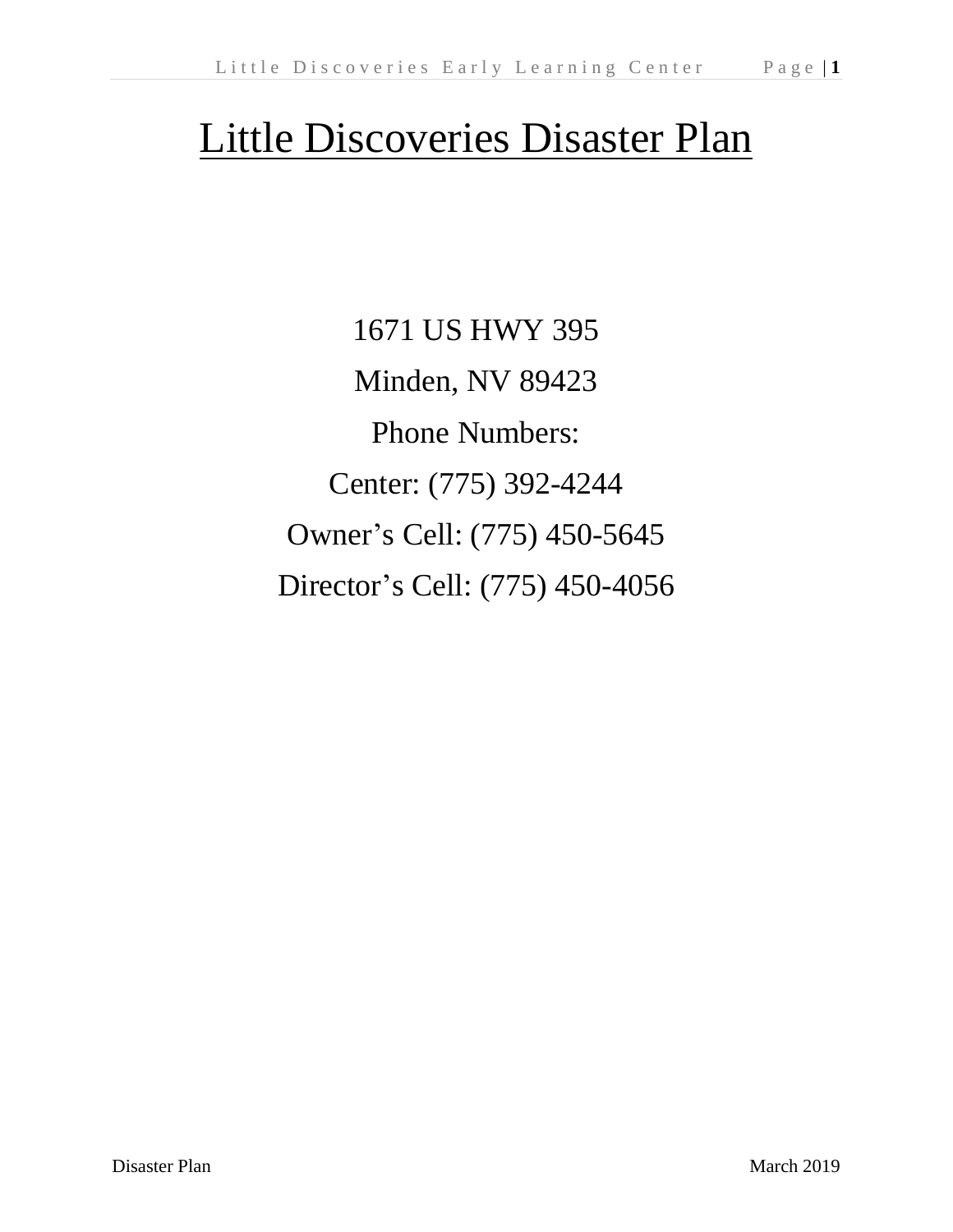#### **Emergency Phone Numbers:**

| Police:                                               | 911                  |
|-------------------------------------------------------|----------------------|
| Fire/Medics:                                          | 911                  |
| Poison Control:                                       | $(800)-222-1222$     |
| <b>National Center for</b><br>Missing Children:       | $(800) - 843 - 5678$ |
| <b>National Response</b><br>Center-Terrorist Hotline: | $(800)-424-8802$     |
| <b>Community Health Nurse:</b>                        | $(775) - 782 - 3038$ |
| <b>Child Care Services Bureau:</b>                    | $(775) - 684 - 4463$ |
| <b>Carson City Child</b>                              |                      |
| Protective Services:                                  | $(775) - 687 - 4943$ |

#### \*\*\*\*\*\*\*\*\*\*\*\*\*\*\*\*\*\*\*\*\*\*\*\*\*\*\*\*\*\*\*\*\*\*\*\*\*\*\*\*\*\*\*\*\*\*\*\*\*\*\*\*\*\*\*\*\*\*\*\*\*\*\*\*\*\*\*\*\*\*\*\*\*\*\*\*\*\* **Missing Child**

- Call 911 and Provide the following: Child's name, age, physical description of child, clothing they are wearing, medical status of child (if appropriate) and our address
- Notify director immediately and search the premises again
- Have child's information including picture for the police upon arrival
- Director will notify parents, Nevada State Childcare Licensing and CPS
- Director will complete an incident report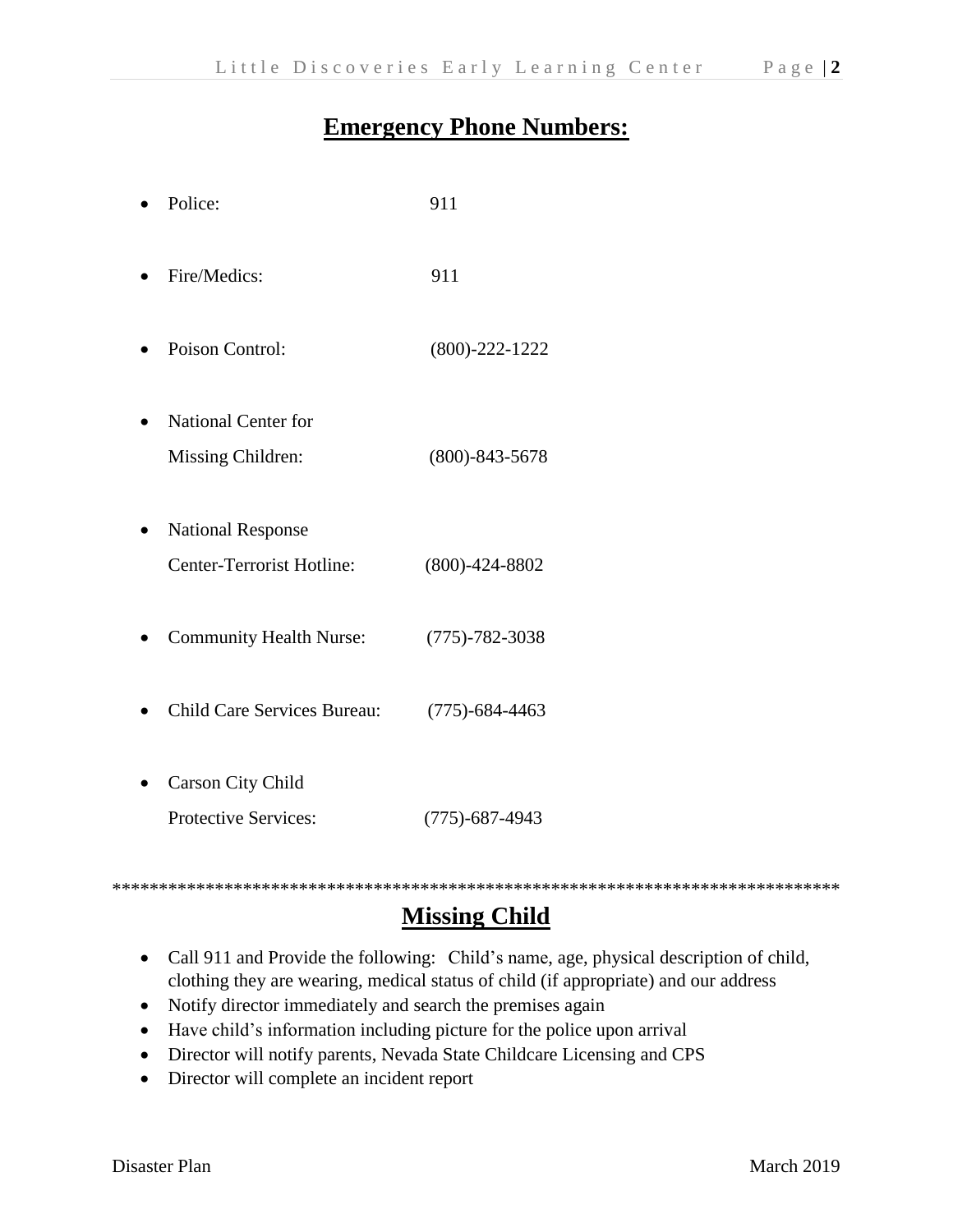# **Kidnapping**

- Call 911 and provide the following: Child's name, age, physical description of child, clothing they are wearing, medical status of child (if appropriate) and our address
- Notify Director immediately and search the premises again
- Have child's information including picture for the police upon arrival
- Director will notify parents, Nevada State Childcare Licensing and CPS
- Director will complete an incident report

# **Child Abuse**

- Report abuse or suspected abuse to the director
- Director will make a report to CPS. Director and appropriate staff will write the following information about the incident: Date and time of calls to CPS, child's name, child's age/birthdate, our address, name and address of parent or guardian and other children in the home (if known), any statements made by the child, the nature and extent of the injury or injuries, neglect, and/or sexual abuse, any evidence of previous incidents of abuse or neglect, including nature and extent, and any other information that might be helpful in establishing the cause of the child's injury, neglect or death and the identity of the perpetrator.
- These reports may become legal documents. Confidentiality of the reports must be strictly observed. Incident reports are stored in a marked filing cabinet in the office.

## **Assault on Child or Staff**

- Call 911 if medical treatment is needed and police assistance
- Report the incident to the director of facility
- Follow emergency lockdown procedures: a staff member will stay with victim and the victim's family will be notified. If medical treatment is required for child, CPS will be notified.
- Director will report to licensing and complete a written incident report
- Incident reports are stored in a locked filing cabinet in office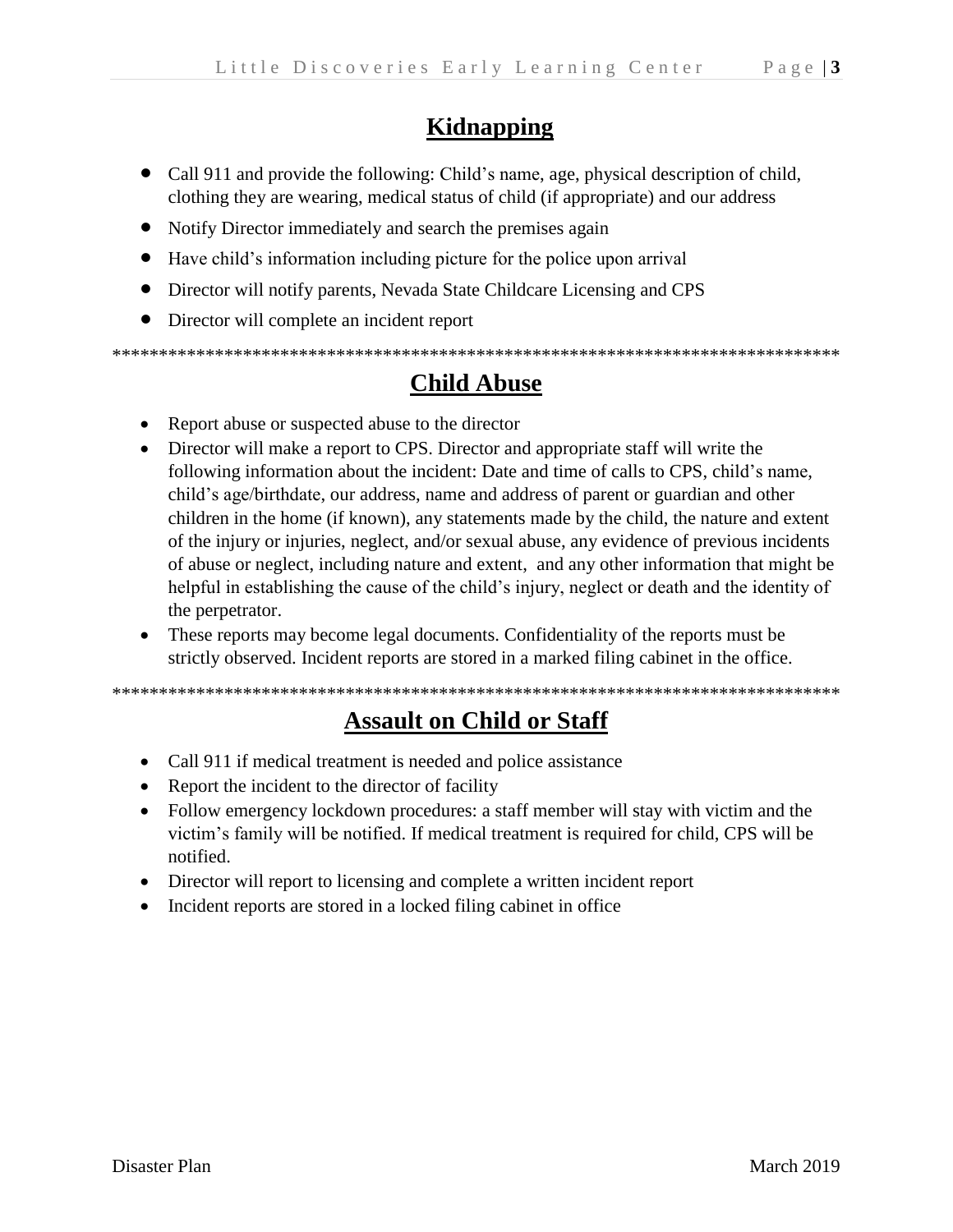# **Gas Leak**

- Do not activate fire alarm or any other electrical equipment
- Notify the director
- Evacuate the children and the staff following the building evacuation procedure: close doors behind you but leave a window open.
- Take the following items: disaster supplies, class/staff attendance sheets and visitor signin sheets, children's emergency cards, and a cell phone
- Call 911 from outside of the facility
- Move children to the far North East area of parking lot and take attendance
- If possible, turn off gas
- Have the following items ready for the police: location of leak, if known, number of children in care, knowledge of anyone remaining in the building, floor plan and internal systems information
- Director will notify parents immediately, if evacuation looks long-term or if children are moved to alternate site location, report incident to licensing and complete a written incident report

\*\*\*\*\*\*\*\*\*\*\*\*\*\*\*\*\*\*\*\*\*\*\*\*\*\*\*\*\*\*\*\*\*\*\*\*\*\*\*\*\*\*\*\*\*\*\*\*\*\*\*\*\*\*\*\*\*\*\*\*\*\*\*\*\*\*\*\*\*\*\*\*\*\*\*\*\*

#### **Site Evacuation**

- If it is decided that staff and children will be moved to an alternate site location distant from the center, assign children to a designated teacher.
- Staff will bring the following item: disaster supplies, class/staff attendance sheets and visitor sign-in sheets, children's emergency and medical information/supplies and a cell phone.
- Take attendance and search building for anyone missing
- Call necessary responding agencies (police, fire etc.)
- If not safe to re-enter the building keep the children at the North East end of the parking lot and wait to release to parents or guardians. If shelter is needed, we will walk next door to Drago Salon and / or transport children to Small Wonder's Early Learning Center. Once at alternate site, take attendance again. Teachers must remain with their group of assigned children until they are picked up and signed out.
- Director will communicate with parents and coordinating pick-up of children.
- Director will report incident to licensing and will complete written incident report.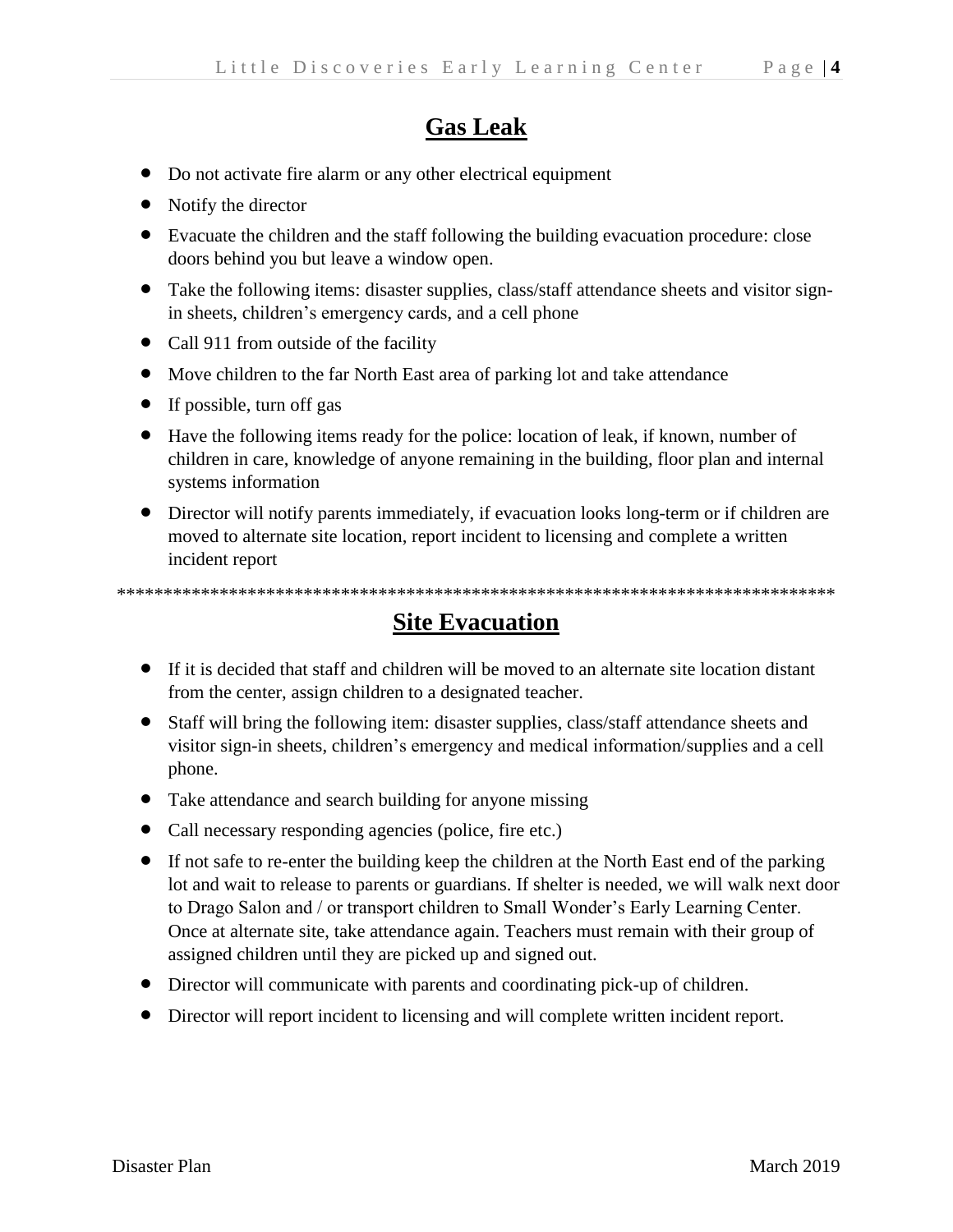## **Power Outage**

- Director or designee will try to locate the problem. Flashlights and batteries will be in the disaster emergency box.
- Call 911 if concerned about fire or safety
- Unplug all electrical equipment; turn off all but one light
- Parents will be notified if the outage is prolonged
- Director will report incident

\*\*\*\*\*\*\*\*\*\*\*\*\*\*\*\*\*\*\*\*\*\*\*\*\*\*\*\*\*\*\*\*\*\*\*\*\*\*\*\*\*\*\*\*\*\*\*\*\*\*\*\*\*\*\*\*\*\*\*\*\*\*\*\*\*\*\*\*\*\*\*\*\*\*\*\*\*\*

## **Earthquakes**

- Staff instructed to drop, cover and hold. Direct the children to do the same and remain that way until the earth stops moving. Stay away from windows, bookcases, and filing cabinets. Hold onto the items you are using as a cover. If it moves, move with it. Keep talking to the children until it is safe to move. In infant area, cribs with infants in them should be moved away from windows.
- If no items are available for cover, crouch by a load-bearing wall and cover your head with your arms. If outside you will need to drop, cover and hold. Keep away from glass, bricks, and power lines. If you are outside near a building and there is no safer location, take cover in a doorway to protect yourself and children.
- When the earthquake stops, the following procedures should be carried out: staff check themselves and children for inquiries, check evacuation routes for damage, evacuate children and staff, following evacuation procedures and close the door behind you. Take disaster supplies, attendance sheets, children's emergency and medical information and supplies and cell phones.
- Staff will render first aid to those who need it
- Director will take attendance to account for all children and adults
- Check utilities for disruption or damage. If you smell gas, turn off the gas if possible, inspect exterior of the building, determine if it is safe for a rescue team to go into the building to locate anyone missing or injured and listen to regional radio station for information on the surrounding area
- Determine status of emergency supplies and equipment then inspect interior of the building and determine if it is safe to move children back into the building or whether it is best to evacuate. If evacuating to alternate location, post notice indicating your new location, and the date and time you left. Follow site and evacuation procedures
- Call parents with center status information. If not possible report center status to a local radio station for announcements over the air for parents to hear
- Director will complete a written incident report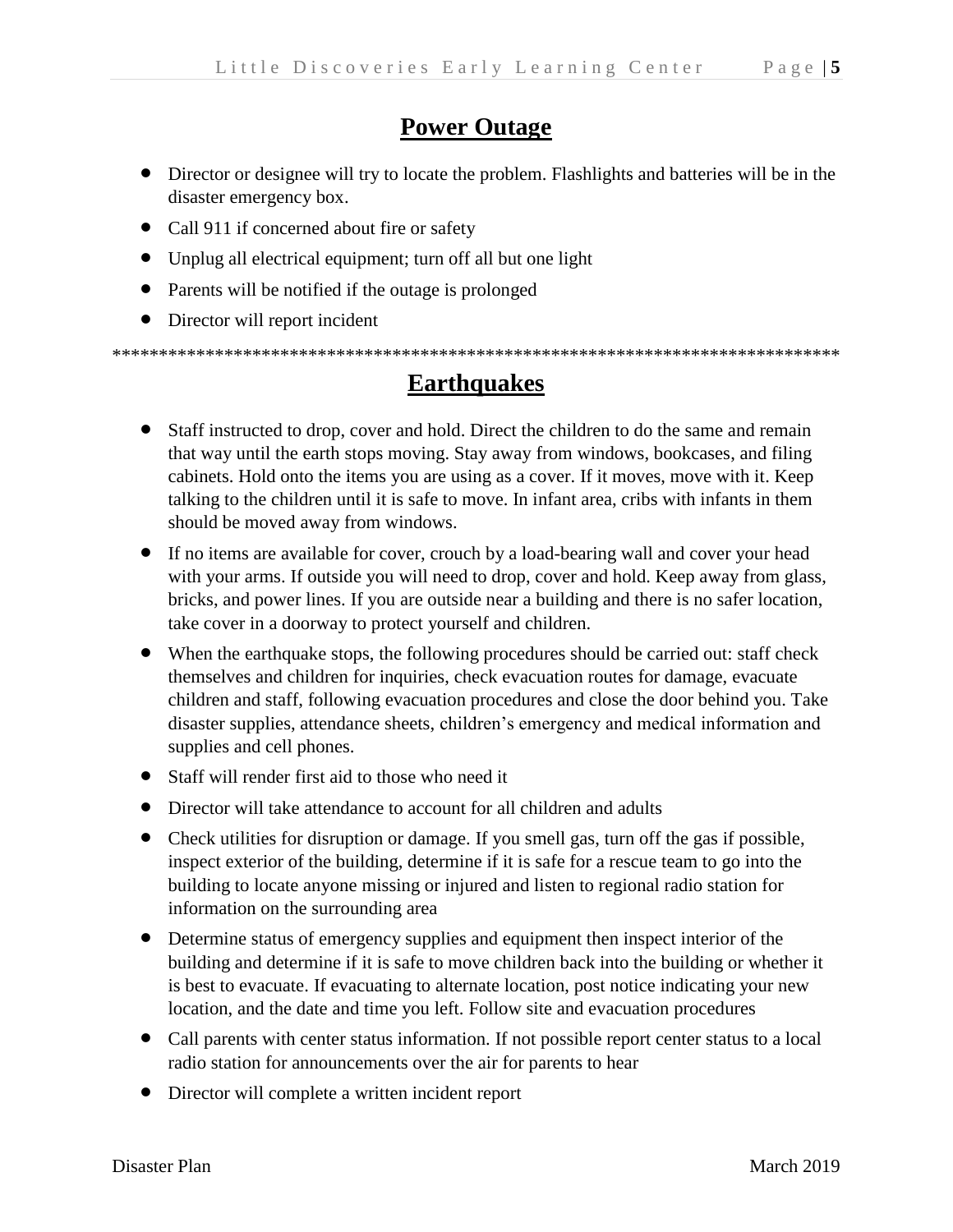#### **Storms and Snow**

- Learning center will be closed if school is closed for inclement weather
- If we must close during hours of operation, the director will notify parents by phone
- If weather conditions prevent parent/guardian from reaching the center, the staff will care for the children until there is a safe time for child to be picked up
- If above persons cannot claim the child within 72 hours, or the center is closing, the director will contact the police to transport the child to Child Protective Services site.
- The director will report incident to licensing and complete written report of the incident

**External Hazardous Materials Incident** 

- Call 911 immediately. Have staff initiate a Shelter in Place procedure unless directed to do otherwise by emergency personnel.
- Have the following items ready for emergency personnel: location and description of hazard, number of children and staff, volunteers and visitors, floor plan and internal systems information
- Follow instructions given by responding agency for either Shelter in Place procedure or building and site evacuation procedure
- Notify parents of move to an alternate site
- If Shelter in Place procedure occurs and media attention is significant, director will call parents to let them know of situation
- Director will report incident to licensing and will complete written report of the incident

#### **Internal Hazardous Materials Incident**

- In the event a person comes in contact with a suspected hazardous material, follow safety precautions posted on-site or listed on the container.
- Call the hospital emergency room for additional instructions
- Contact the poison control center for common household product poisoning
- Call 911 if additional assistance is needed
- Director will report incident to licensing and complete a written report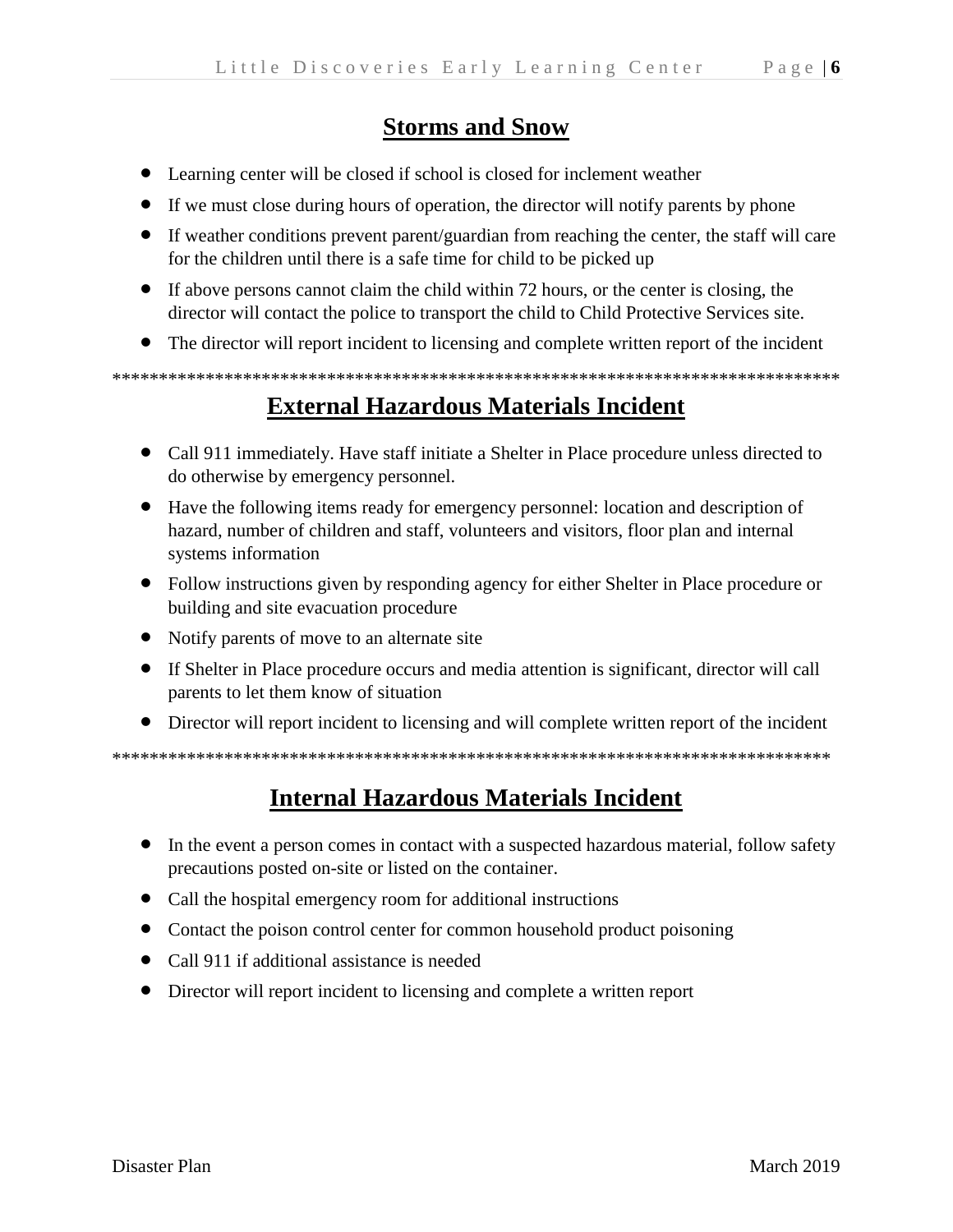## **Shelter in Place Procedure**

- Shelter in Place Procedure should be conducted when you are instructed to do so by emergency personnel, your radio or television emergency broadcast, you see vapor cloud, or if you smell an unusual odor
- Gather all children inside
- Call 911. Tune into and listen to the regional or local radio station. Listen for emergency information from your local fire or police department
- Turn off all heating, fans, and cooling or ventilation systems and clothes dryers. Locate children and staff to designated room. Seal gaps around the windows, doors, heating/air conditioning vents with plastic sheeting, wax paper or aluminum foil and duct tape
- If told there is a danger of explosion, close the window shades, curtains, or blinds. To avoid injuries, keep children away from the windows
- Director will stay in touch with emergency personnel in order to know whether to stay in the Shelter in Place or to evacuate
- Advise parents not to pick up the children from the center until the incidents over
- Have emergency disaster supplies and emergency contact cards handy
- Once incident is over, inform parents, take plastic down and turn on ventilation systems
- Director will report incident to licensing and complete a written report

\*\*\*\*\*\*\*\*\*\*\*\*\*\*\*\*\*\*\*\*\*\*\*\*\*\*\*\*\*\*\*\*\*\*\*\*\*\*\*\*\*\*\*\*\*\*\*\*\*\*\*\*\*\*\*\*\*\*\*\*\*\*\*\*\*\*\*\*\*\*\*\*\*\*\*\*\*\*

#### **Bomb Threat**

- During the bomb threat call: DO NOT hang up. Keep the conversation going and attempt to get the following information: Where is the bomb? What time will it go off? What kind of bomb is it? Who are you? Why is this going to happen?
- Listen for: voice of male or female, speech impediments or accent, what kind of background noise there is and if there is a cell phone or landline
- Note: Time \_\_\_\_\_\_\_\_\_ and Date \_\_\_\_\_\_\_\_
- Immediately after the call: notify Director, call 911
- Initiate a lockdown. Follow emergency lockdown procedure: confer with the fire and police about evacuation, have floor plan ready for emergency personnel, look around the center for suspicious items (do not move items)
- If evacuation is necessary, follow Building and Site Evacuation Procedure
- Director will notify parents of evacuation, report incident to licensing and complete written report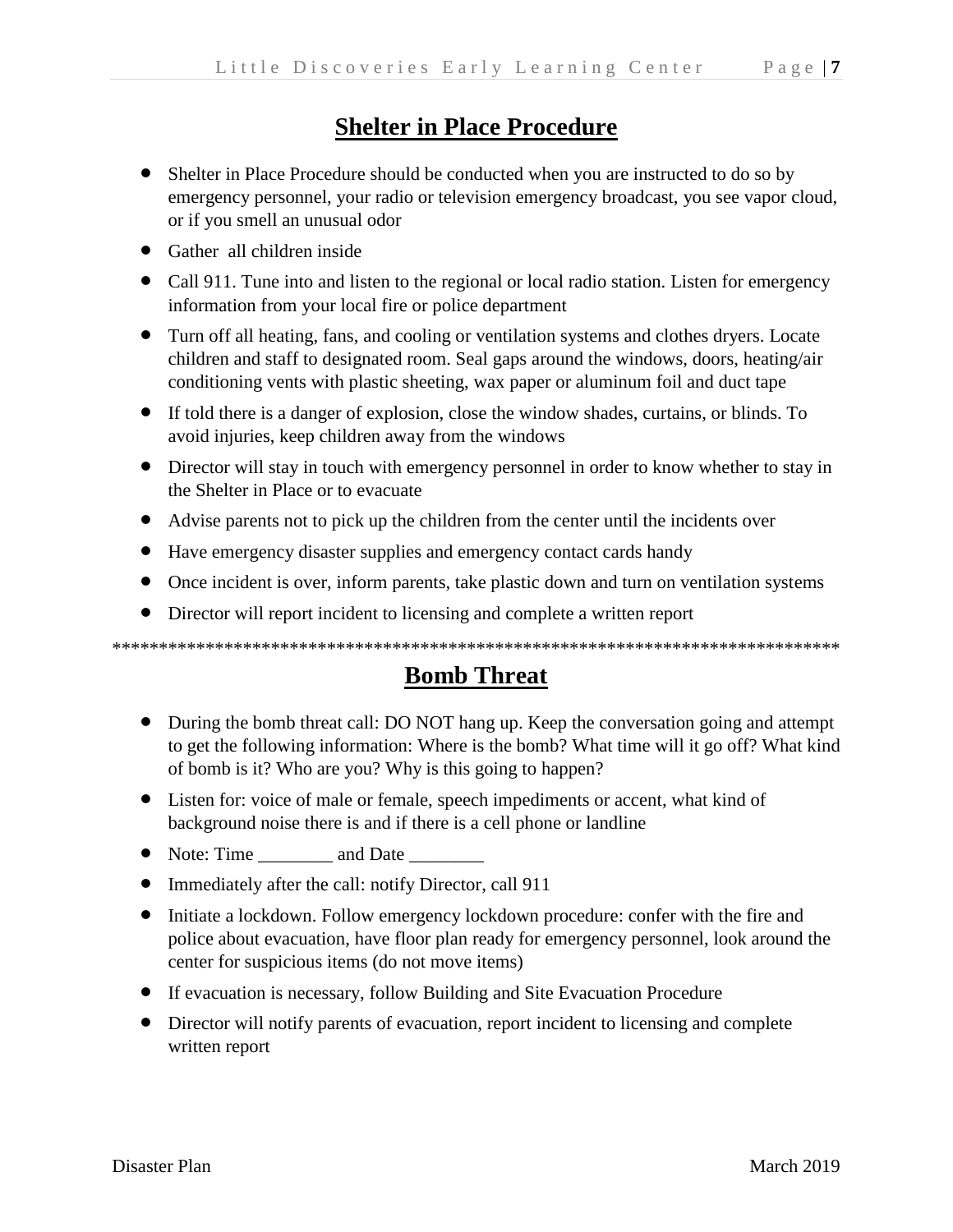## **Fire Evacuation**

- Activate fire alarm if not sounding and evacuate children, staff and visitors
- Up to four infants are placed in an evacuation crib and wheeled from the center by staff members. The same is done with toddlers. All other children will be led by hand, away from the building and to the neighbor's yard directly across the street
- Emergency supplies are placed in the last crib, along with: attendance sheets for children, staff, visitors, and volunteers, disaster supplies, children's emergency and medical information and supplies and a cell phone
- Call 911 from outside building
- Director will do a final check of all spaces. Children and staff will exit to far North East end of the parking lot, final attendance check is taken for both children and staff
- Have the following items ready for emergency personnel: number of children in care, staff and volunteers, knowledge of anyone remaining in the building, floor plan and internal systems information
- Director will notify parents of evacuation and alternate site location if applicable
- Director will report incident to licensing and complete a written report

\*\*\*\*\*\*\*\*\*\*\*\*\*\*\*\*\*\*\*\*\*\*\*\*\*\*\*\*\*\*\*\*\*\*\*\*\*\*\*\*\*\*\*\*\*\*\*\*\*\*\*\*\*\*\*\*\*\*\*\*\*\*\*\*\*\*\*\*\*\*\*\*\*\*\*\*\*\*

#### **Emergency Lockdown/Intruder Alert Procedures**

- An intruder is defined as any visitor who, through act or deed, poses a perceived threat to the safety and welfare of children and employees. If at any time you are dealing with a person you feel uncomfortable around, or who makes you fearful for your safety or the safety of others, then you may be faced with an intruder situation:
- It's important that all members of the building's staff understand, support and participate in the Intruder Alert Procedure
- It is important to practice the Intruder Alert Procedure in the facility several times per year, just as you practice fire drills
- Lockdown information will be given to parents upon enrollment. Parents will be notified of all lockdown drills and events. The facility will provide written materials for parents to help children understand and cope.
- Parents will be given a pre-designated alternate pick-up site if children and staff are evacuated. Parents should not try to enter the facility during a lockdown until it is determined safe by emergency personnel